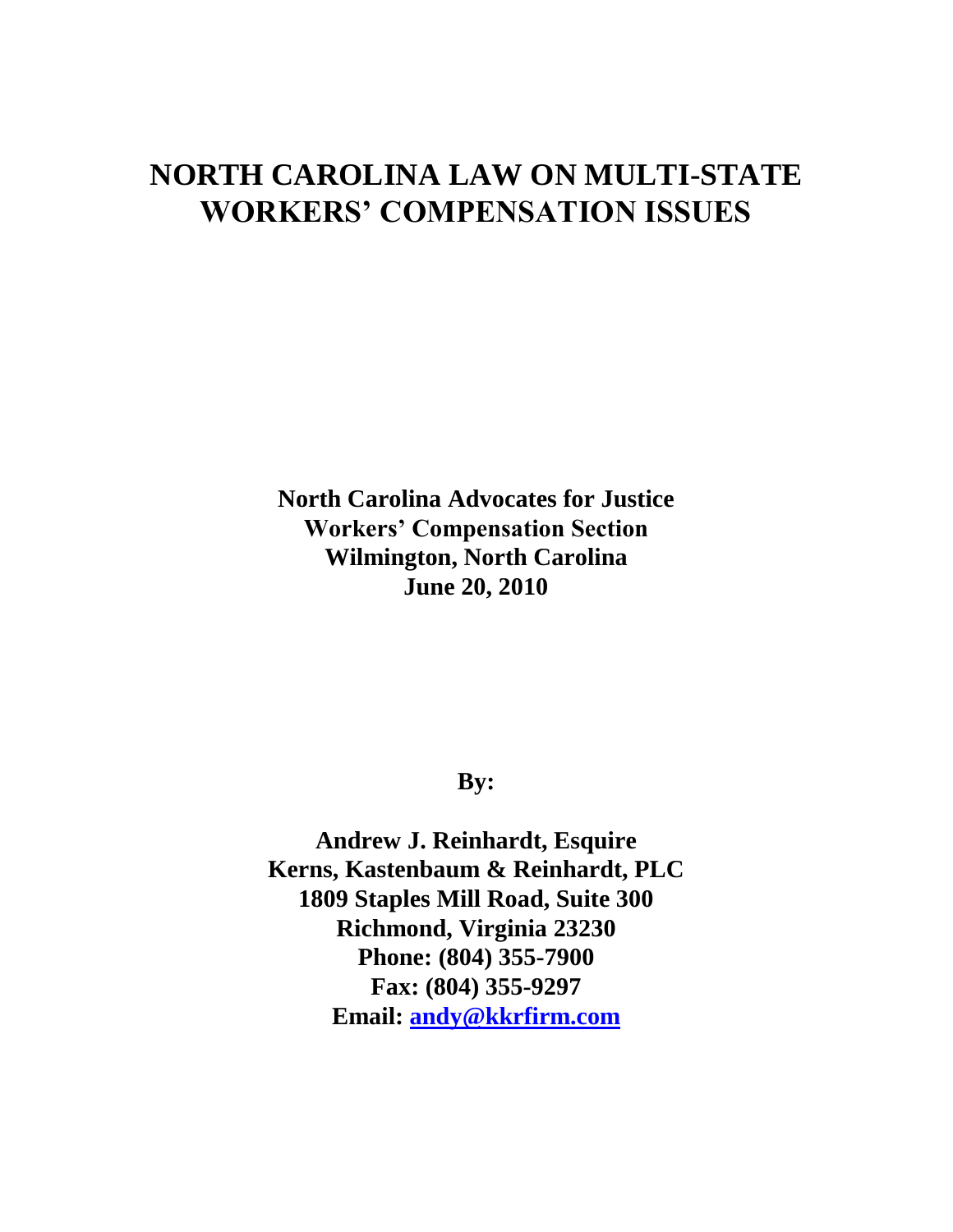In a previous article, we discussed how various states address the pertinent issues that arise when a workers' compensation claim involves more than one jurisdiction.<sup>1</sup> The purpose of this article is to address how the state of North Carolina statutes and cases have addressed those issues. This may be of some assistance to attorneys practicing in North Carolina or attorneys from other states when their client's claims might potentially also be filed in this state. That is the purpose of this discussion below.

#### **I. What Are The Requirements For North Carolina To Assert Jurisdiction Over A Workers' Compensation Claim?**

The North Carolina General Statutes address when the North Carolina Industrial Commission will assert jurisdiction over an accident that happens outside the State. Pursuant

to N.C. Gen. Stat. § 97-36:

\_\_\_\_\_\_\_\_\_\_\_\_\_\_\_\_\_\_\_\_\_\_\_\_\_

Where an accident happens while the employee is employed elsewhere than in this State and the accident is one which would entitle him or his dependents or next of kin to compensation if it had happened in this State, then the employee or his dependents or next of kin shall be entitled to compensation (i) if the contract of employment was made in this State, (ii) if the employer's principal place of business is in this State, *or* (iii) if the employee's principal place of employment is within this State[.]

(Emphasis added.) Under the plain language of the statute, the Commission has jurisdiction

if any one of the three conditions listed in the statute applies. *See generally Washington v.* 

*Traffic Markings, Inc.*, 182 N.C. App. 691, 696, 643 S.E.2d 44, 48 (2007). To determine

where a contract for employment was made, North Carolina courts and the Industrial

<sup>&</sup>lt;sup>1</sup> Andrew Reinhardt, *Conflicts of Law: Maximizing your recovery when handling Workers' Compensation claims involving multiple jurisdictions*, VTLA Journal, Summer 2006.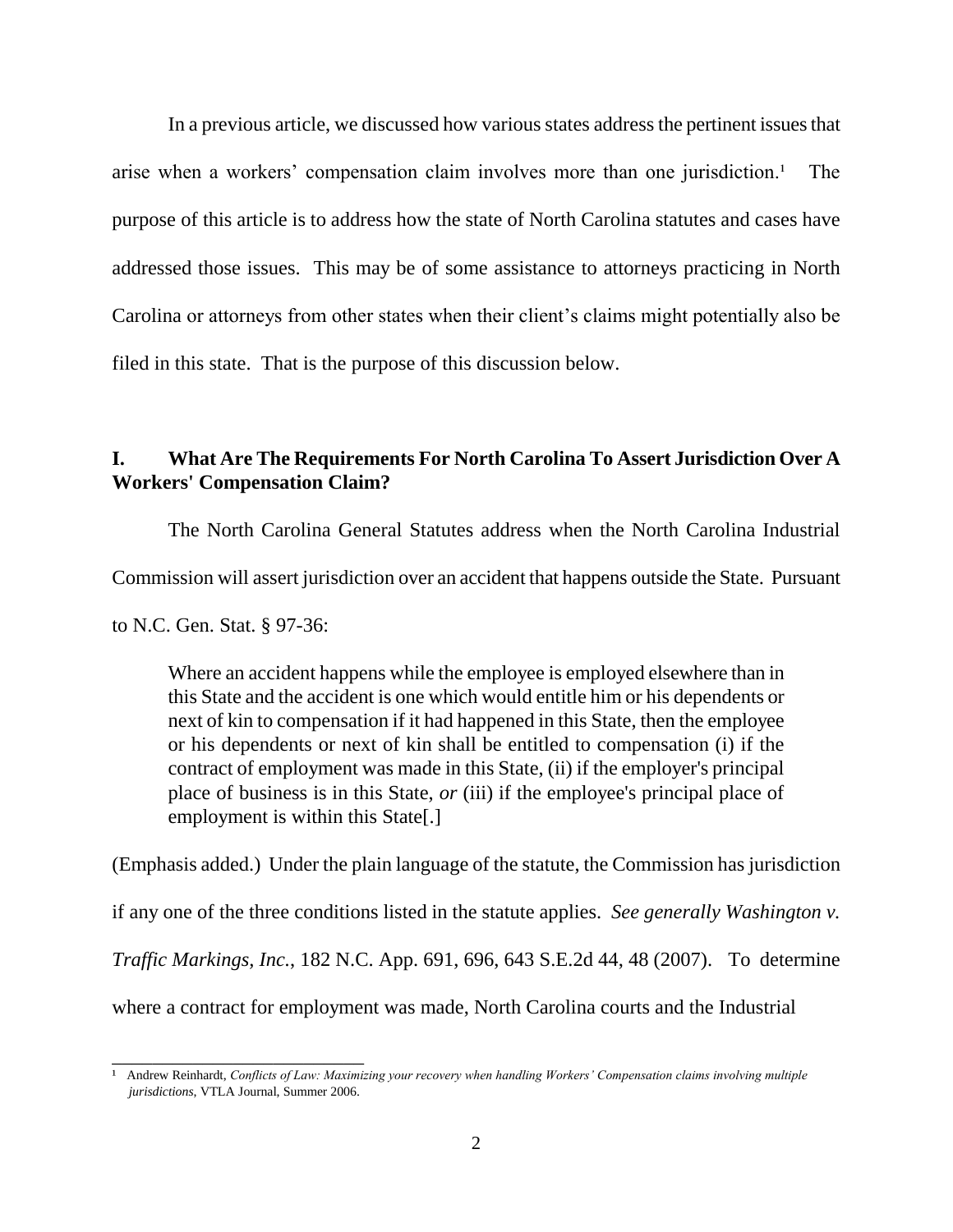Commission apply the last act test. *Id.* In *Washington*, the claimant, a North Carolina resident, was injured while performing road work for a Massachusetts employer in South Carolina. The court found that the employment contract was made in North Carolina because the last act, the job offer and the claimant's acceptance, occurred in North Carolina. Although the decision to hire the claimant was made outside North Carolina, the offer was made by an agent of the employer in North Carolina when he telephoned the claimant in North Carolina and told him "There's a crew heading out of town. Be in the shop at six a.m., and pack a bag." The claimant accepted when he reported to work in North Carolina, as instructed. *Id.* at 697, 643 S.E.2d at 48; *see also Murray v. Ahlstrom Indus. Holdings, Inc.*, 131 N.C. App. 294, 296-97, 506 S.E.2d 724, 726-27 (1998) (the last act toward completion of the employment contract occurred when the claimant's former Mississippi employer telephoned the claimant at his home in North Carolina and offered to rehire him for a job in Mississippi, and the claimant accepted; the need to fill out paperwork in Mississippi was mainly administrative and did not affect the binding obligation of the employment contract); *but see Thomas v. Overland Exp., Inc.*, 101 N.C. App. 90, 97, 398 S.E.2d 921, 926 (1990) (last act occurred in Indiana under circumstances in which the claimant responded to an employment ad placed by the employer in a North Carolina newspaper, the claimant submitted an application for a position in North Carolina, the employer contacted the claimant and flew him to Indiana at the employer's expense, the claimant was given a physical and road test in Indiana, the employer informed the claimant that he had been hired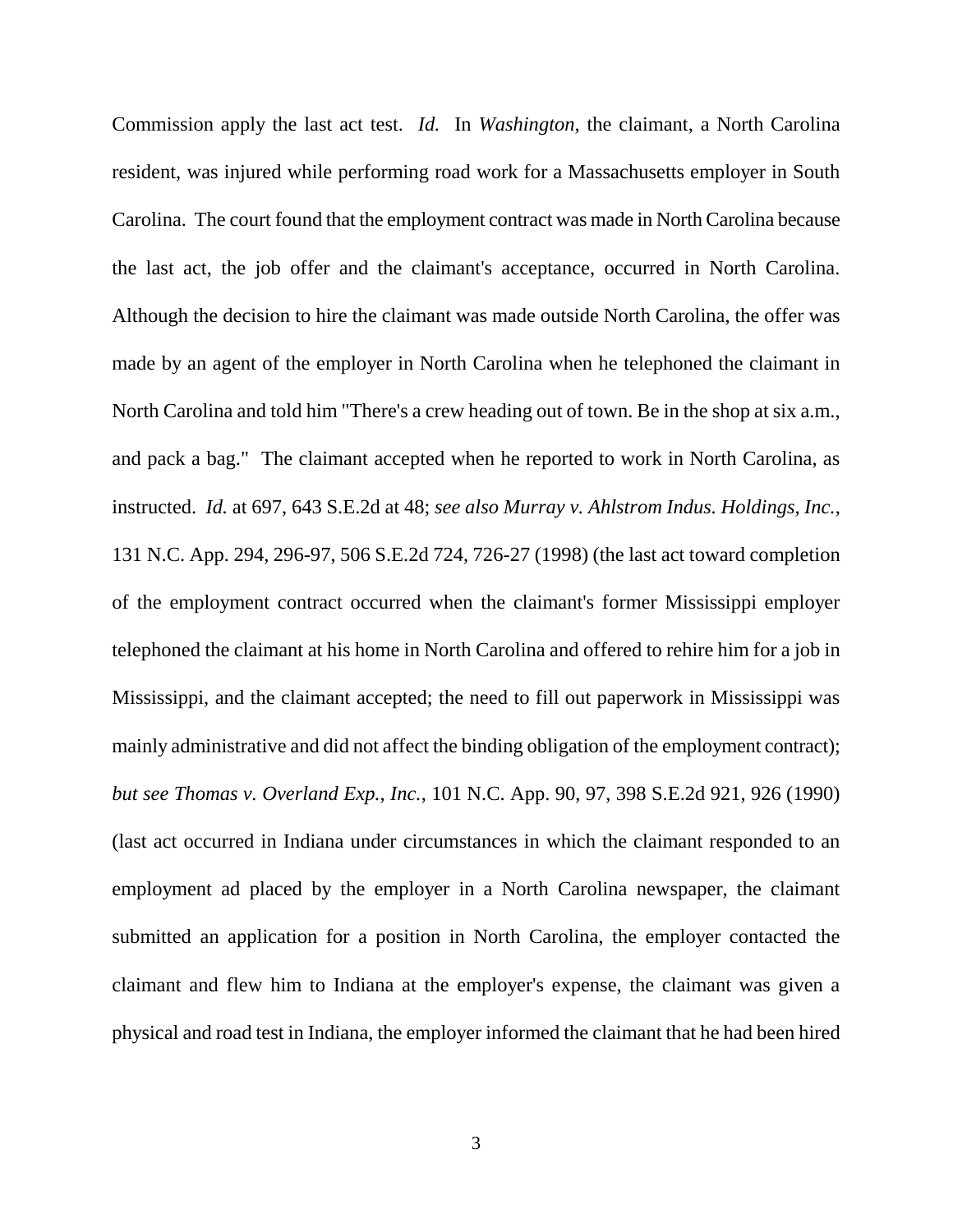while he was still in Indiana, and the claimant signed employment papers that same day in Indiana), *rev. denied*, 328 N.C. 576, 403 S.E.2d 522 (1991).

In deciding whether North Carolina is the claimant/employee's principal place of employment, the Industrial Commission or a court should consider all the evidence of record to determine whether any other state has the same degree of significant contacts to the claimant's employment as North Carolina. *Perkins v. Ark. Trucking Servs., Inc.*, 351 N.C. 634, 638, 528 S.E.2d 902, 904 (2000). In *Perkins*, the court found that North Carolina was the principal place of the employment of the claimant, an interstate trucker. The facts which the court found important were that the claimant was assigned to operate a tractor-trailer in the employer's southeastern territory, which consisted of 12 to 13 southern states, including North Carolina. The employer employed more than three, but less than 10, truck drivers in North Carolina. Because the employer did not maintain a terminal in North Carolina, the claimant was dispatched from his residence in North Carolina by a dispatcher in Georgia. The claimant's first pick-ups and last deliveries, including stops in various North Carolina cities, were scheduled as close to his residence as possible to prevent him from driving with an empty truck. Approximately 18% to 20% of the claimant's stops were in North Carolina. When he was off the road, the claimant kept the employer's vehicle at his residence. The claimant received his paychecks at his residence.

In contrast, the court found that the claimant in *Davis v. Great Coastal Express*, 169 N.C. App. 607, 610 S.E.2d 276, *disc. rev. denied*, 359 N.C. 630, 616 S.E.2d 231 (2005),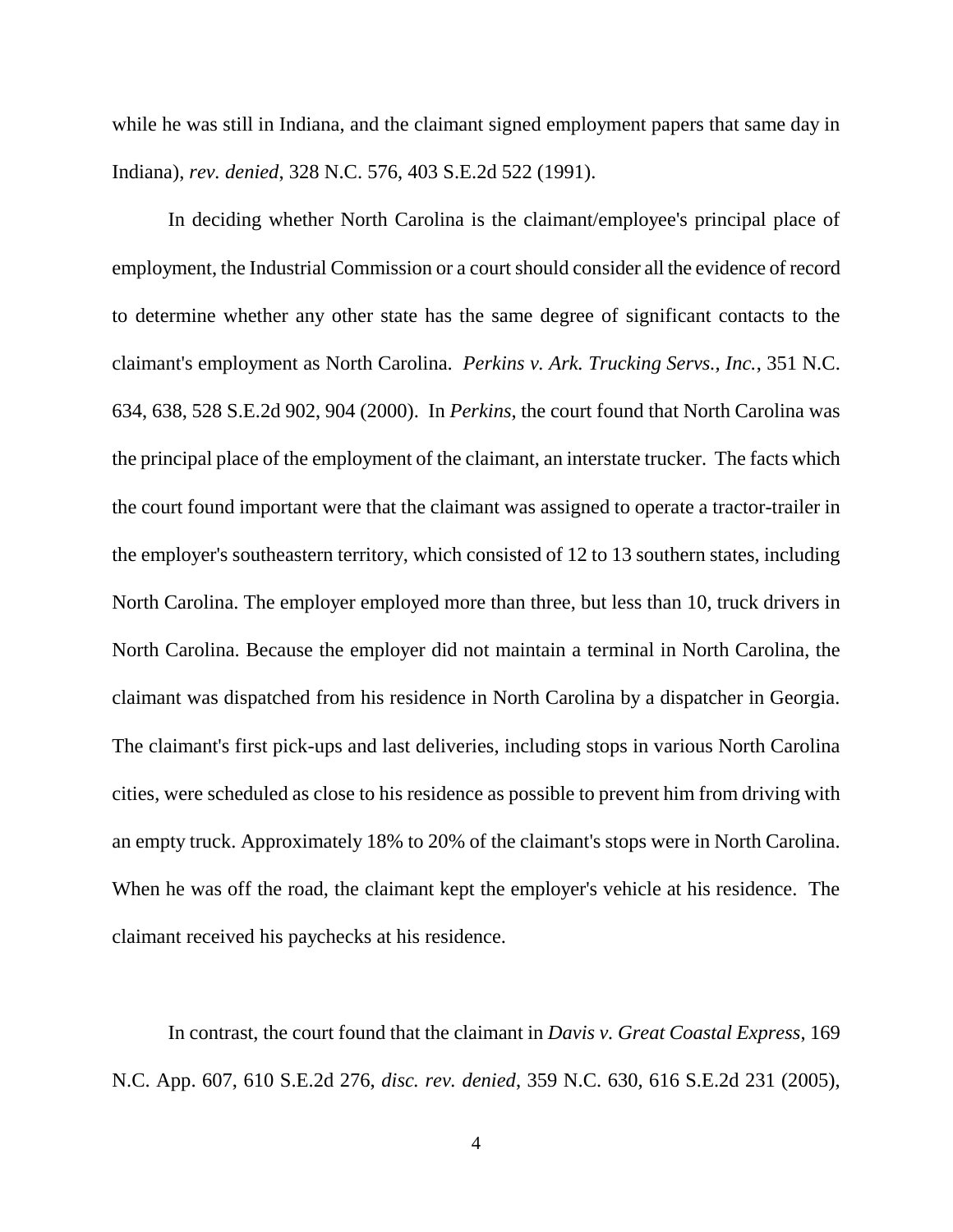another interstate trucker, did not have his principal place of employment in North Carolina, even thought he kept his truck at a truck stop in North Carolina when he was off the road, he began and ended his trips in North Carolina, he was dispatched from a North Carolina truck stop through a computer in his truck, and 10% of his pick-ups and deliveries were in North Carolina. What distinguishes *Davis*from *Perkins*is that in *Davis* another state, Virginia, had more significant contacts with the claimant's employment than North Carolina. The claimant accepted employment in Virginia, he was supervised by a person in Virginia, his paychecks were issued in Virginia, he drove more miles in Virginia than in any other state, and, what the court found most persuasive, 19% of the claimant's pick-ups and deliveries were in Virginia, more than in any other state. *Id.* at 609-10, 610 S.E.2d at 278-79.

There is no particular test for determining whether the employer's principal place of business is in North Carolina, but it has been held that a business which has not been domesticated in North Carolina or which does not maintain any place of business in North Carolina does not have its principal place of business in North Carolina. *Suggs v. Williamson Truck Lines*, 253 N.C. 148, 153, 116 S.E.2d 359, 363 (1960). The term "principal place of business" requires more than the showing of minimum contacts required for the exercise of long-arm jurisdiction over a foreign defendant. Conducting substantial business in North Carolina is insufficient to establish that North Carolina is an employer's principal place of business. *Thomas*, 101 N.C. App. at 98, 398 S.E.2d at 926-27. Perhaps some guidance may be provided by a recent decision of the United States Supreme Court holding that the term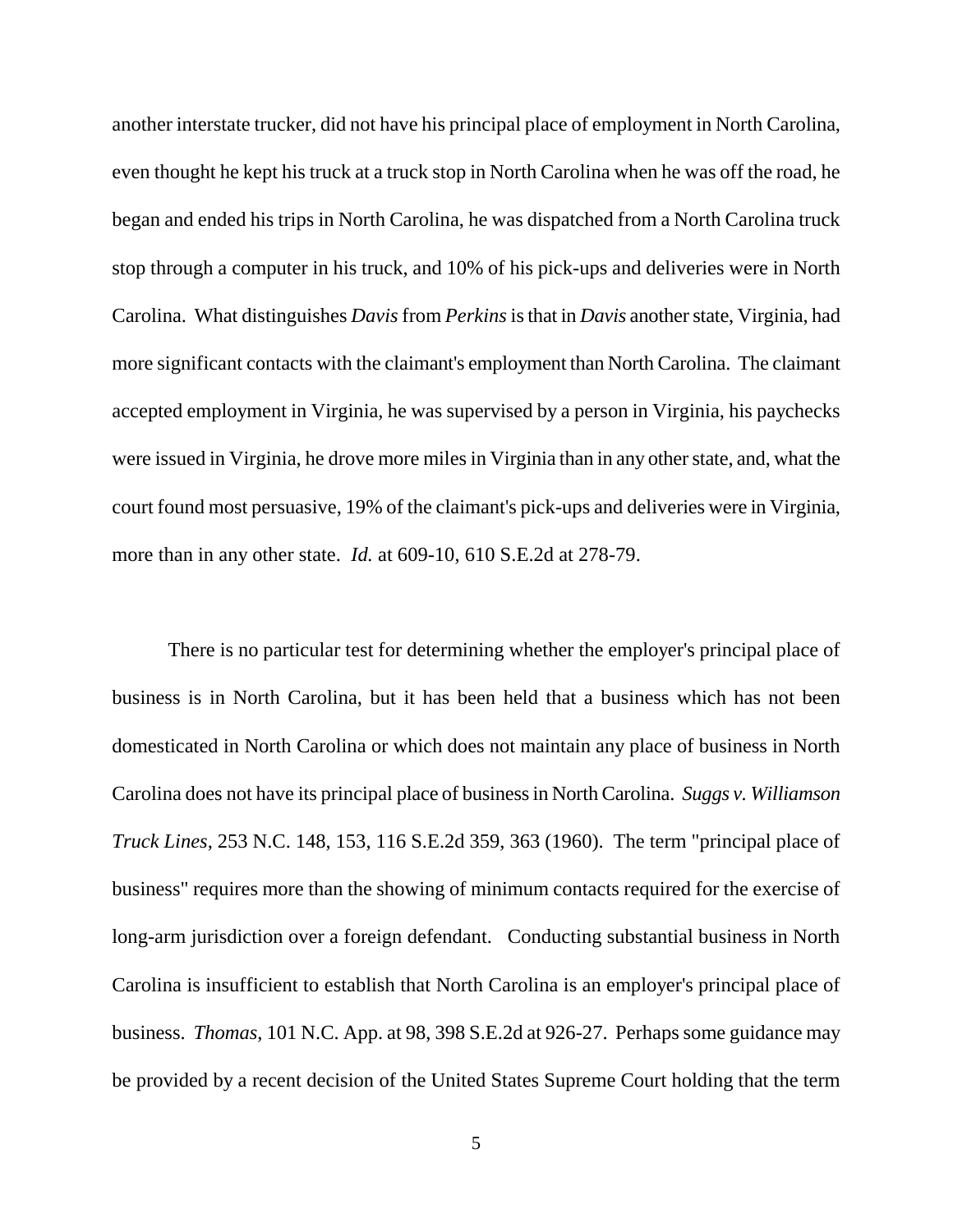"principal place of business" in the diversity jurisdiction statute "is best read as referring to the place where a corporation's officers direct, control, and coordinate the corporation's activities. . . . And in practice it should normally be the place where the corporation maintains its headquarters[.]" *Hertz Corp. v. Friend*, \_\_\_ U.S. \_\_\_, 130 S. Ct. 1181, 1192 (2010).

## **II. Will North Carolina Allow Simultaneous Or Successive Recoveries For The Same Accident And Injury In Multiple States?**

Yes. There is no statutory prohibition against filing a claim in more than one jurisdiction, and the United States Supreme Court recognized in *Thomas v. Wash. Gas Light Co.*, 448 U.S. 261, 279 (1980), that absent such a statute, there is no obstacle to prevent a compensation claimant from filing a claim in any state having jurisdiction. In *Perkins*, the court held that it is unlawful to enter into an agreement to relieve an employer of any obligation under the North Carolina Workers' Compensation Act, including an agreement that the employee's right to compensation will be dictated by the workers' compensation law of another state. 351 N.C. at 639, 528 S.E.2d at 905; *see also Betts v. S. Ry. Co.*, 71 F.2d 787, 789 (4th Cir. 1934) (the law of Virginia could not affect the right to compensation under North Carolina workers' compensation law, unless the law of North Carolina so provided).

However, there is a limit to the amount that a claimant may recover for a single accident. N.C. Gen. Stat. § 97-36 provides "that if an employee or his dependents or next of kin shall receive compensation or damages under the laws of any other state nothing herein contained shall be construed so as to permit a total compensation for the same injury greater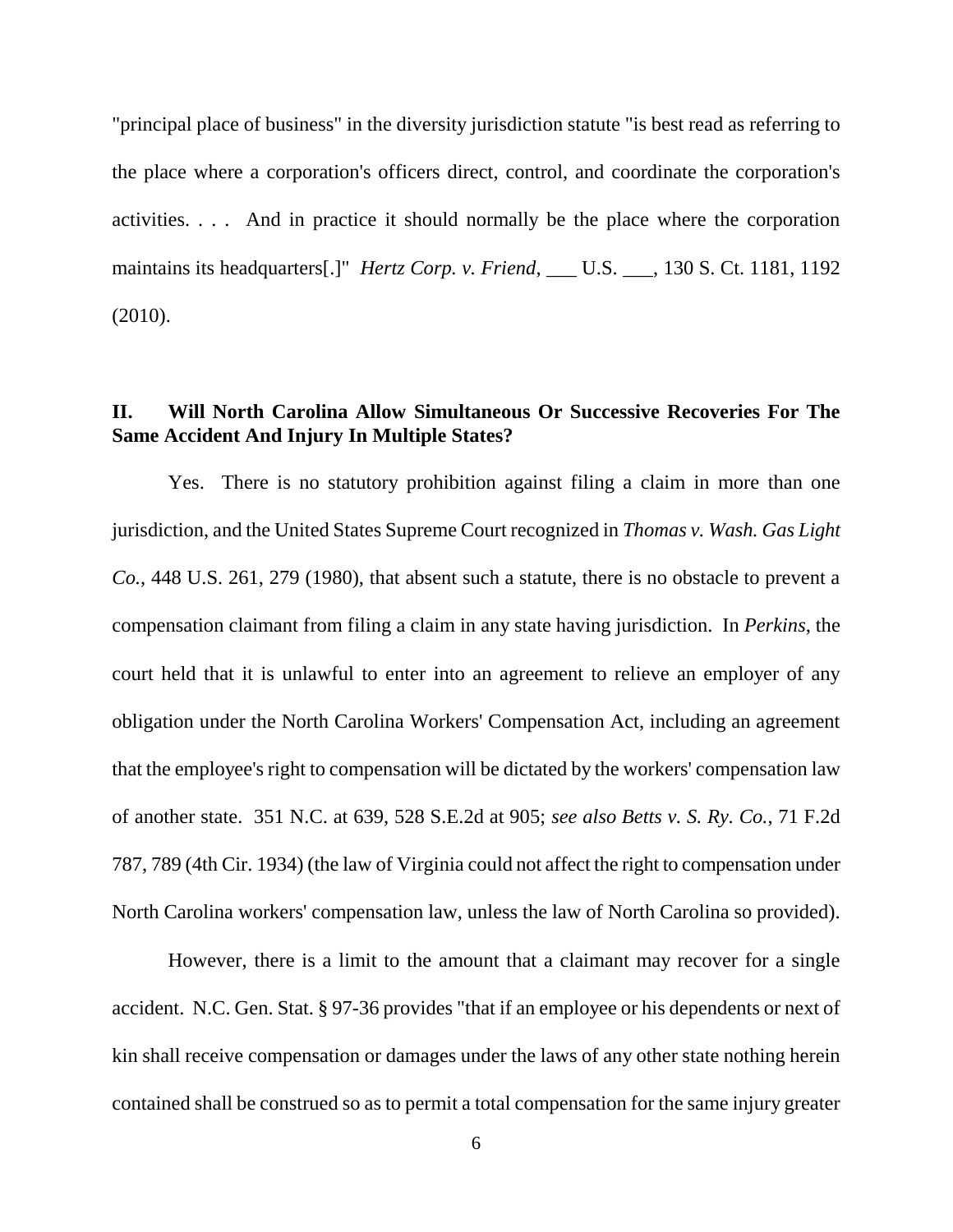than is provided for in this Article." There is no North Carolina case law construing this clause of N.C. Gen. Stat. § 97-36.

#### **III. What Is The Impact In North Carolina Of An Acceptance Of Benefits Or Election In Another State?**

No case law could be found discussing whether the election of remedies under another state's workers' compensation law bars a claimant from receiving benefits in North Carolina. Thus, the impact of acceptance of benefits in another state seems to be, as set forth in the answer to Question II, to limit the total compensation for the same injury to an amount no greater than allowed under the North Carolina Workers' Compensation Act. In the exercise of its discretion, the Industrial Commission may reduce a North Carolina compensation award by the amount of payments made pursuant to another state's workers' compensation law. *See* N.C. Gen. Stat. § 97-42 ("Payments made by the employer to the injured employee during the period of his disability, or to his dependents, which by the terms of this Article were not due and payable when made, may, subject to the approval of the Commission be deducted from the amount to be paid as compensation.").

### **IV. How Will North Carolina Do A Benefit Comparison To Allow A Maximizing Of Recovery Between States?**

There is no case discussing how North Carolina conducts a benefits comparison in order to maximize recovery between states. As set forth in the answers to Questions II and III, pursuant to N.C. Gen. Stat. §§ 97-36 and 97-42, a North Carolina compensation award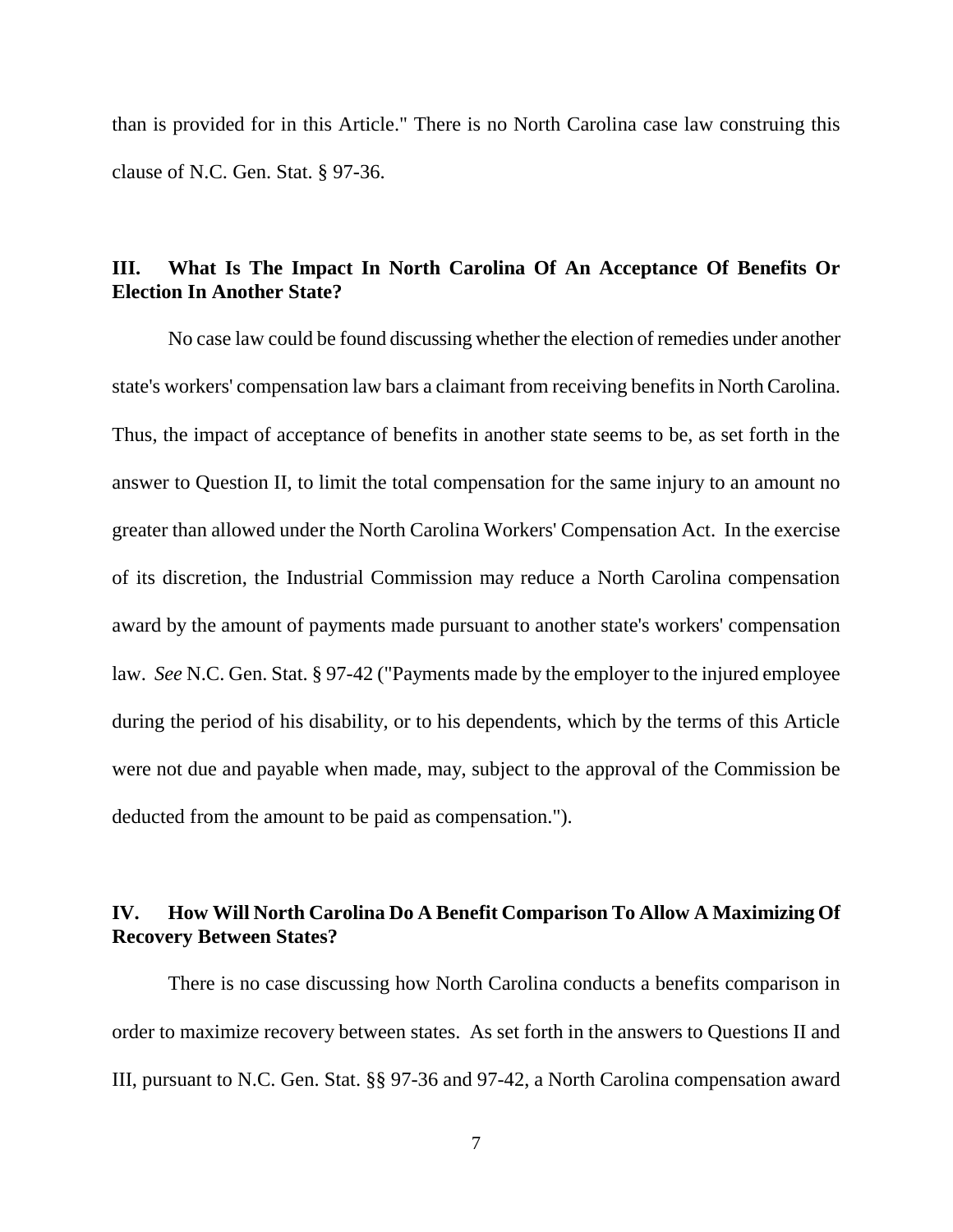may be set off by the amount of the award in another jurisdiction, and the total compensation cannot exceed that which is permitted by North Carolina law. Accordingly, if North Carolina benefits are more generous than those in another jurisdiction, then a claimant should consider filing in North Carolina first. On the other hand, there may be circumstances where filing first in another state, or simultaneously, could also be considered. See sample order for use in your multi-state cases at Exhibit 1 hereto.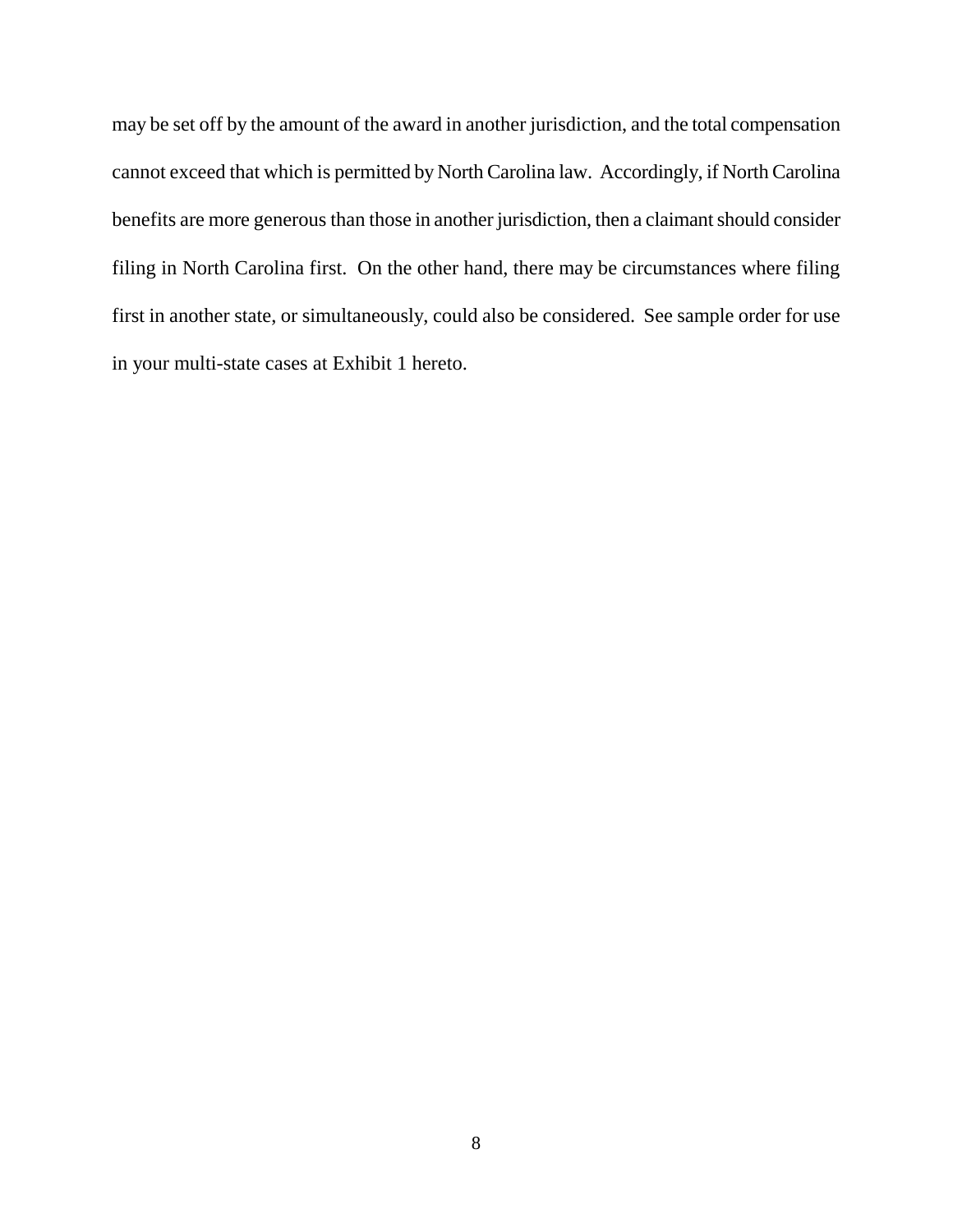# **EXHIBIT 1**

| VIRGINIA: | IN THE NORTH CAROLINA INDUSTRIAL COMMISSION                                                      |
|-----------|--------------------------------------------------------------------------------------------------|
| v.        | Claimant,                                                                                        |
| and       | Employer,                                                                                        |
|           | Insurer.                                                                                         |
|           | <b>STIPULATED ORDER</b>                                                                          |
|           | The parties hereto come by counsel and agree to the following matters relating to claims made by |
|           | Claimant in the above-referenced case.                                                           |
| 1.        | Claimant sustained compensable injuries to her __________________________________                |
|           | <u>______________________</u> as a result of a work accident on ______________________.          |
| 2.        | The parties are in agreement and the claimant is hereby awarded temporary total benefits from    |
|           | to the present and continuing but also that the insurer has paid the                             |
|           | claimant temporary total disability wage benefits in the amount of ______ per week               |
|           | commencing on ______________ through the present and continuing and has paid her medical         |
|           | bills in connection with her injuries resulting from her work accident of _____________.         |
| 3.        | The parties further agree that the claimant's right to payments of temporary total disability    |
|           | payments in North Carolina should be and is hereby suspended pending her continued receipt       |
|           | of workers' compensation benefits under an open award order in Maryland.                         |